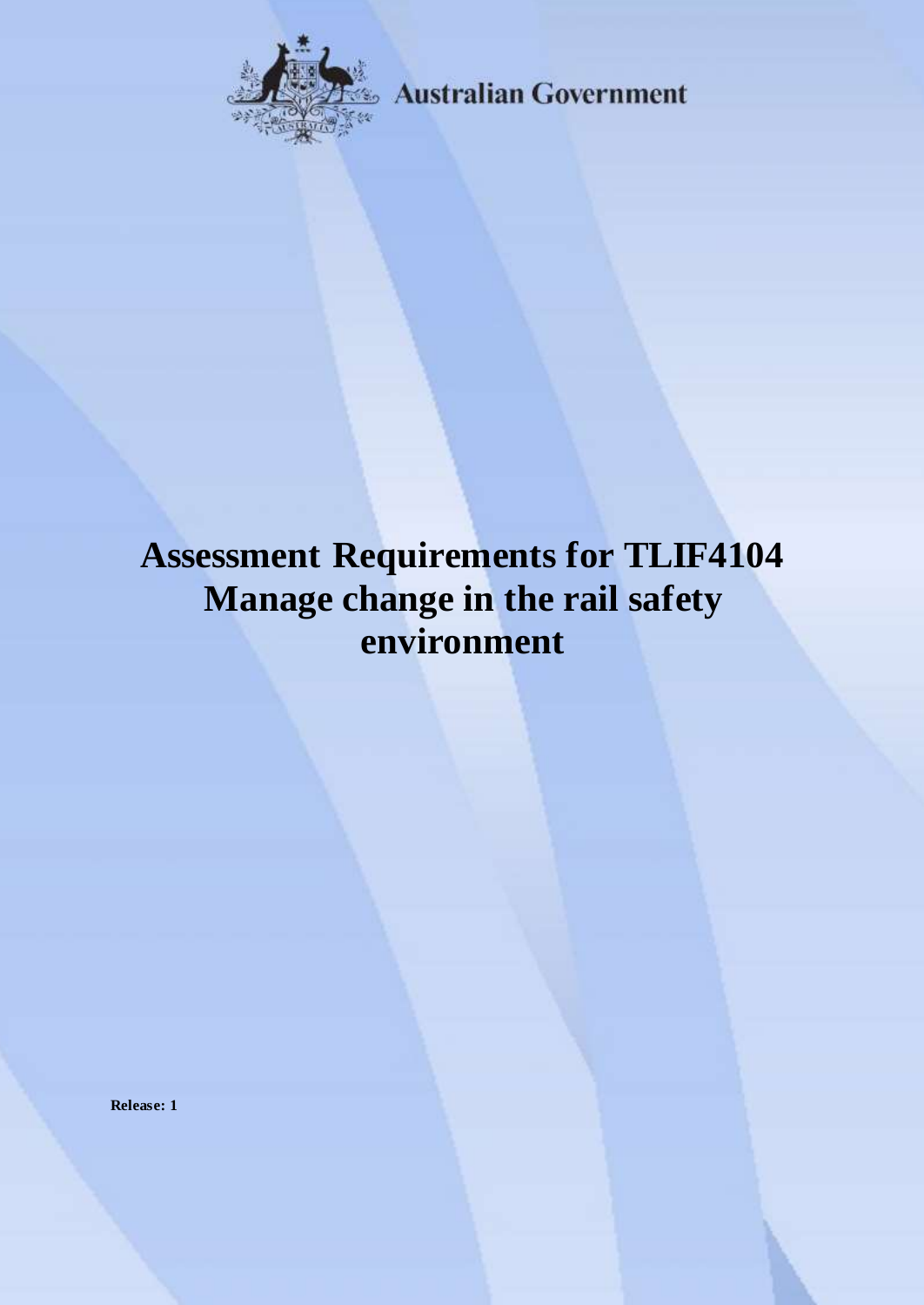## **Assessment Requirements for TLIF4104 Manage change in the rail safety environment**

#### **Modification History**

Release 1. This is the first release of this unit of competency in the TLI Transport and Logistics Training Package.

### **Performance Evidence**

Evidence required to demonstrate competence in this unit must be relevant to and satisfy all of the requirements of the elements and performance criteria on at least one occasion and include:

- adapting to changes in relevant legislation and regulations
- applying relevant legislation and workplace procedures
- communicating effectively with others, including using appropriate words and language structure to explain complex ideas
- conducting a review of an implemented change within an organisation
- conducting risk assessments
- consulting with stakeholders
- developing a plan to implement a specific change within an organisation
- identifying barriers to change within an organisation
- implementing a specific change within an organisation
- interpreting and explaining complex, formal documents and assisting others to apply these in the workplace
- monitoring change management strategies
- preparing written advice and reports
- working collaboratively with employees and management.

## **Knowledge Evidence**

Evidence required to demonstrate competence in this unit must be relevant to and satisfy all of the requirements of the elements and performance criteria and include knowledge of:

- change management strategies
- key factors in the internal and external operating environment
- negotiation processes
- organisational goals, policies and procedures
- organisational systems for risk management and risk mitigation
- relevant rail safety national law, regulations and requirements related to managing change